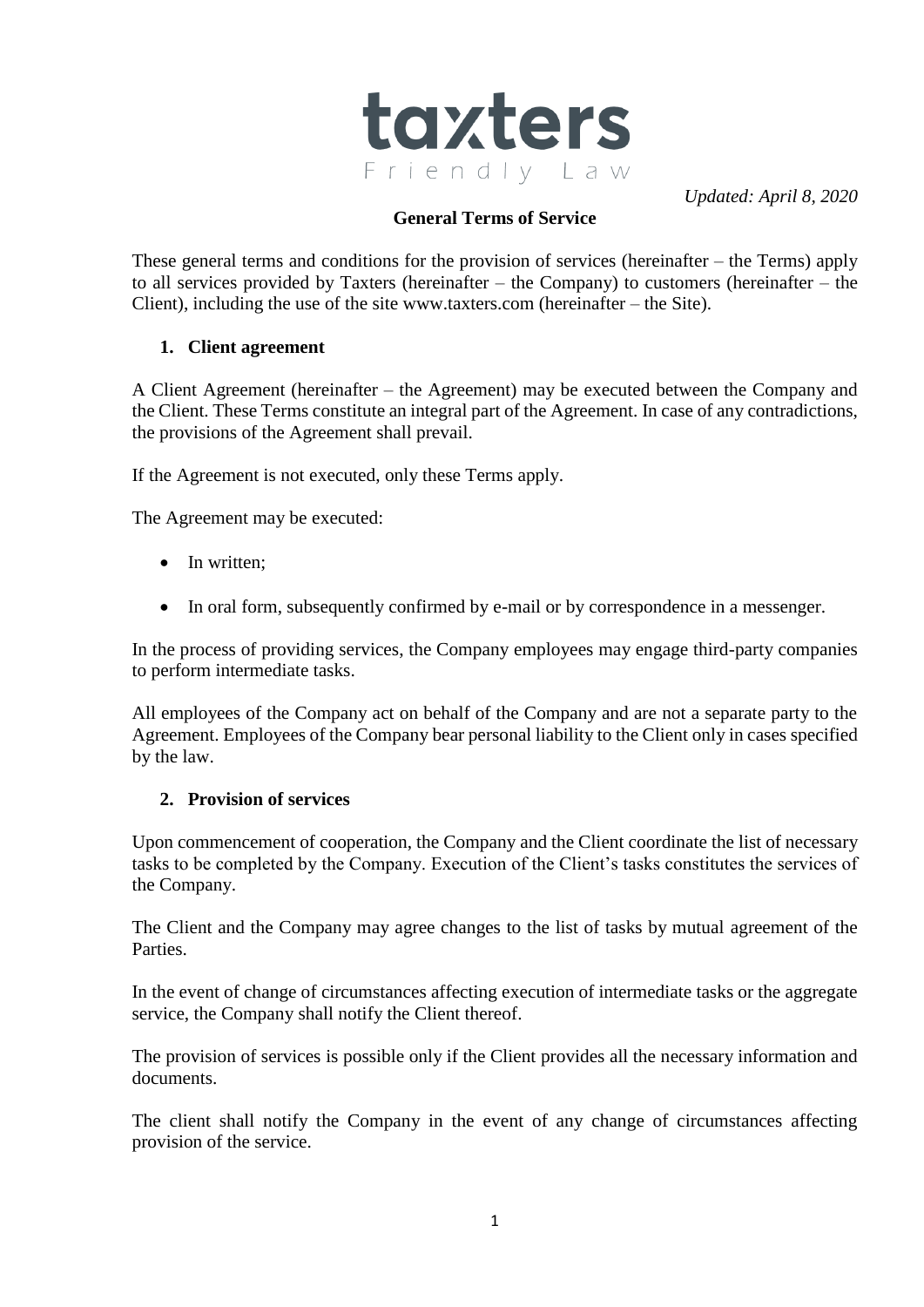If the provision of the service requires the Client to take certain actions, the Client undertakes to perform them promptly and in full.

## **3. Cost of services and payment**

The cost of the service, the procedure and method of payment shall be negotiated upon commencement of cooperation between the Company and the Client.

Cooperation between the Company and the Client may be terminated in the event of failure to pay for the services in part or in full.

Termination of the Agreement shall not constitute a basis for non-payment of the provided service and / or related costs.

If any additional costs arise during the provision of the service, the Company shall promptly inform the Client in order to agree such additional costs and further actions.

When making a payment, the full amount of the invoice must be paid. The client assumes the obligation to pay all additional fees (bank charges).

In the event of failure to pay for the service or in the event of untimely payment, the Company reserves the right to set a penalty for the amount of the debt. Prepared documents in this case remain with the Company until the full payment of the amount of debt and interest, if any has been set by the Company.

### **4. Means of communication and the procedure for submitting documents**

The Company warns the Client that the exchange of information via electronic channels may be unsafe. In the event of the theft, disclosure, alteration or deletion of such information by third parties in circumstances beyond the control of the Company, the Company shall bear no liability.

In some cases, especially during the first exchange of correspondence, the client's emails may be blocked by the Company's mail services. Therefore, the Company strongly recommends that the Client verifies that the employee of the Company has received the relevant e-mail by calling the employee by phone or by sending a text message.

If during the provision of the service the Company has produced any documents the originals of these documents will be handed over to the Client subject to the full payment of the cost of the service, or partial payment if such was agreed between the Company and the Client.

If in the process of providing the service the Client handed over any documents to the Company, the Company shall to return these documents after completion of the service and subject to the full payment of the cost of the service.

### **5. Due Diligence and KYC Procedure**

Due Diligence and KYC (Know Your Client) procedures constitute the collection and analysis of documents and information about the Client, its representatives and ultimate beneficiaries. Using these procedures, the Company assesses all risks that may arise as a result of cooperation with the Client.

Each Client shall be subject to Due Diligence and KYC.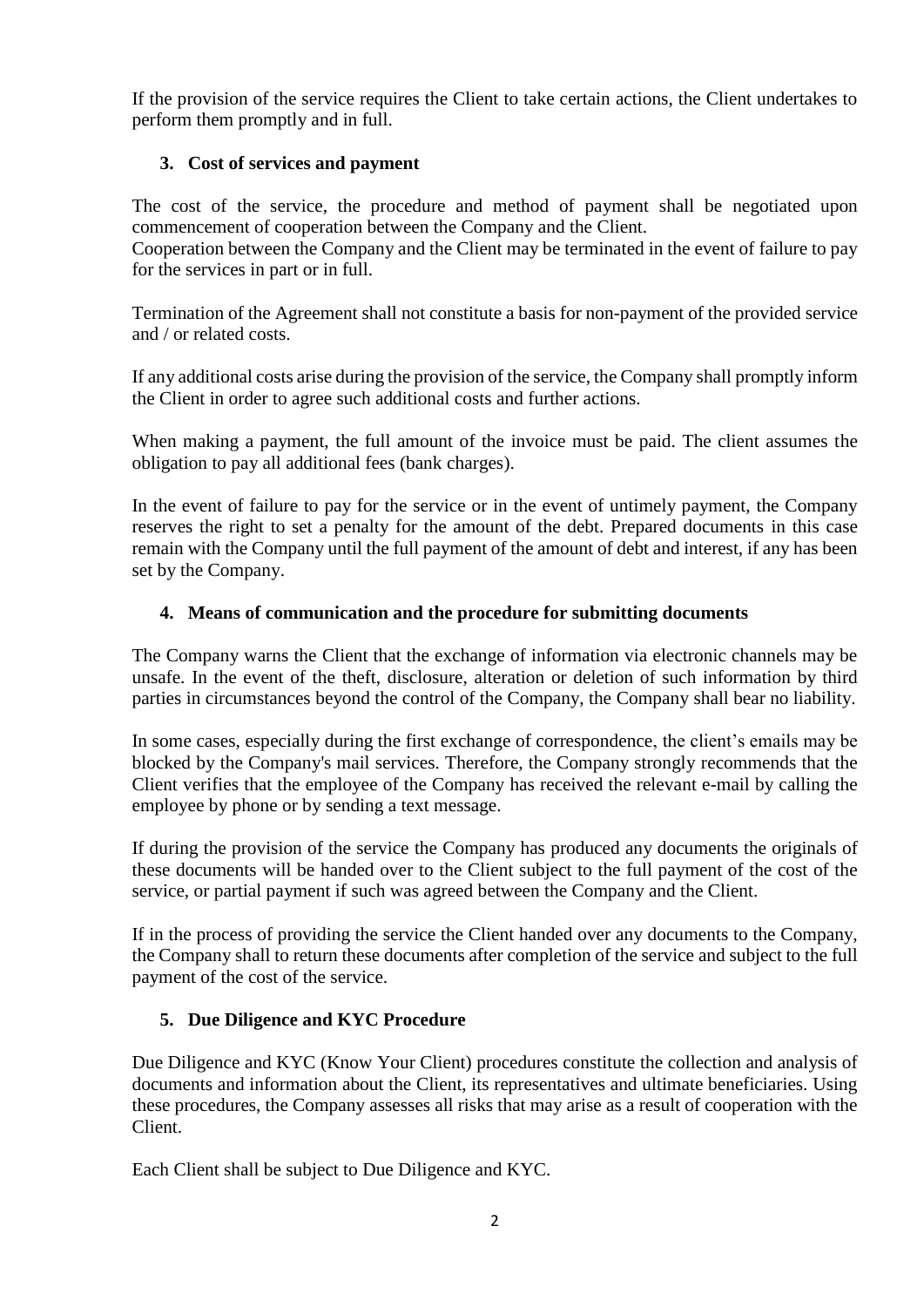In the process of Due Diligence and KYC, the Company has the right to request the following documents and information:

- Documents confirming the identity, place of residence, professional background in case of private individual, of the Client, his representatives and ultimate beneficiaries.
- Corporate documents of the Client and documents confirming business activity in case the client is a legal entity;
- Documents confirming the source of the funds of the Client, representatives of the Client, ultimate beneficiaries;
- Other documents and information at the discretion of the Company.

### **6. Personal data and its use**

The Client agrees to the processing of his personal data when visiting the Site and / or using the services of the Company.

The collection and processing of personal data of the Client is carried out with the aim of fulfilling the obligations of the Company to the Client, providing the client with feedback when using the Site, sending the client notifications and updates.

Client's personal data is collected, processed, stored and destroyed in accordance with the laws of the countries in which the Company operates.

The Company may process and store personal data of other persons received from the Client without obtaining their consent if such data is necessary to provide the service.

More detailed information on the collection, processing, storage and protection of personal data is set out in the Privacy Policy.

# **7. Confidentiality**

Information and documents received from the Client in the process of providing the service is confidential.

At the same time, the Company has the right to provide such information to a third party in the cases as follows:

- This is necessary to provide services to the Client and fulfill the obligations of the Company to the Client;
- Due to mandatory provisions of applicable law.

If the Client instructs the Company to use third-party service providers in the process of providing the service to perform any intermediate stages of the service, he therefore agrees to disclosure of such necessary confidential information and documents to such third party.

The Company has the right to indicate in open sources, including on the Site, that an individual / company is a Client of the Company only with the consent of such individual / company.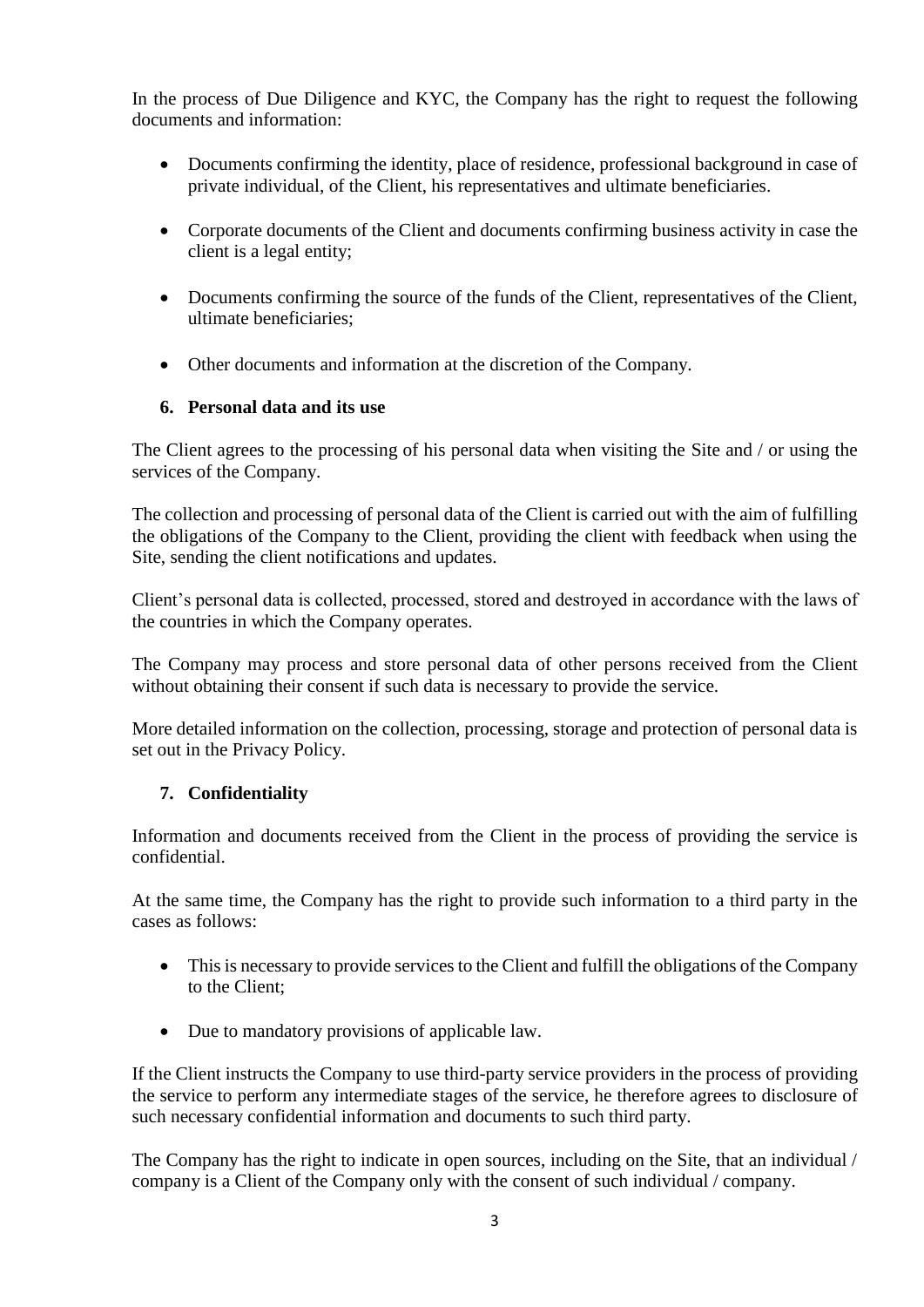## **8. Copyright protection**

The Site contains the results of intellectual activity that belong to the Company, its representatives and other persons who act on its behalf.

When using the Site, the Client agrees that all content on the site is protected by copyright.

No rights to the content of the Site are transferred to the Client while using the Site.

If the Client quotes the contents of the Site, he shall indicate a link to the Site.

In the event of violation of the Company's copyright, the Company shall demand reasonable compensation from the Client.

### **9. Responsibility**

The Company shall bear no responsibility for failure to provide Services for reasons beyond the control of the Company.

The Company shall bear no liability to any third person who is not a Client of the Company.

The liability of the Company under the Agreement for any claim arising out of the Client agreement and its execution shall be limited to the amount of money paid to the Company by the Client. At the same time the Client shall not be entitled to claim lost profits.

If the Company engages a third party (on the initiative of the Company or on the initiative of the Client) in the process of providing services, the Company shall bear no liability for services rendered by such third parties or for consequences thereof.

The Company and the Client shall be exempt from liability for failure to fulfill or improper performance of obligations under force majeure circumstances, including but not limited to: fire, flood, earthquake, other natural disasters, military operations, pandemic.

### **10. Termination**

The client may terminate the cooperation by terminating the Agreement. This can be done at any stage of the service. The client shall send to the Company a relevant notice by email to the address of his manager. In such an event, the Client shall pay all costs incurred by the Company at the time of termination of cooperation, unless otherwise specified in the Agreement.

The Company shall be entitled to terminate cooperation in the following cases:

- Failure of the Client to pay for the service (advance payment / balance payment / full payment) following receipt of reminders from the Company;
- The Client provided false documents to the Company;
- In the process of providing the service, it turned out that the Client is wanted;
- There is a conflict of interest:
- Tasks set by the client in the process of providing the service are illegal;